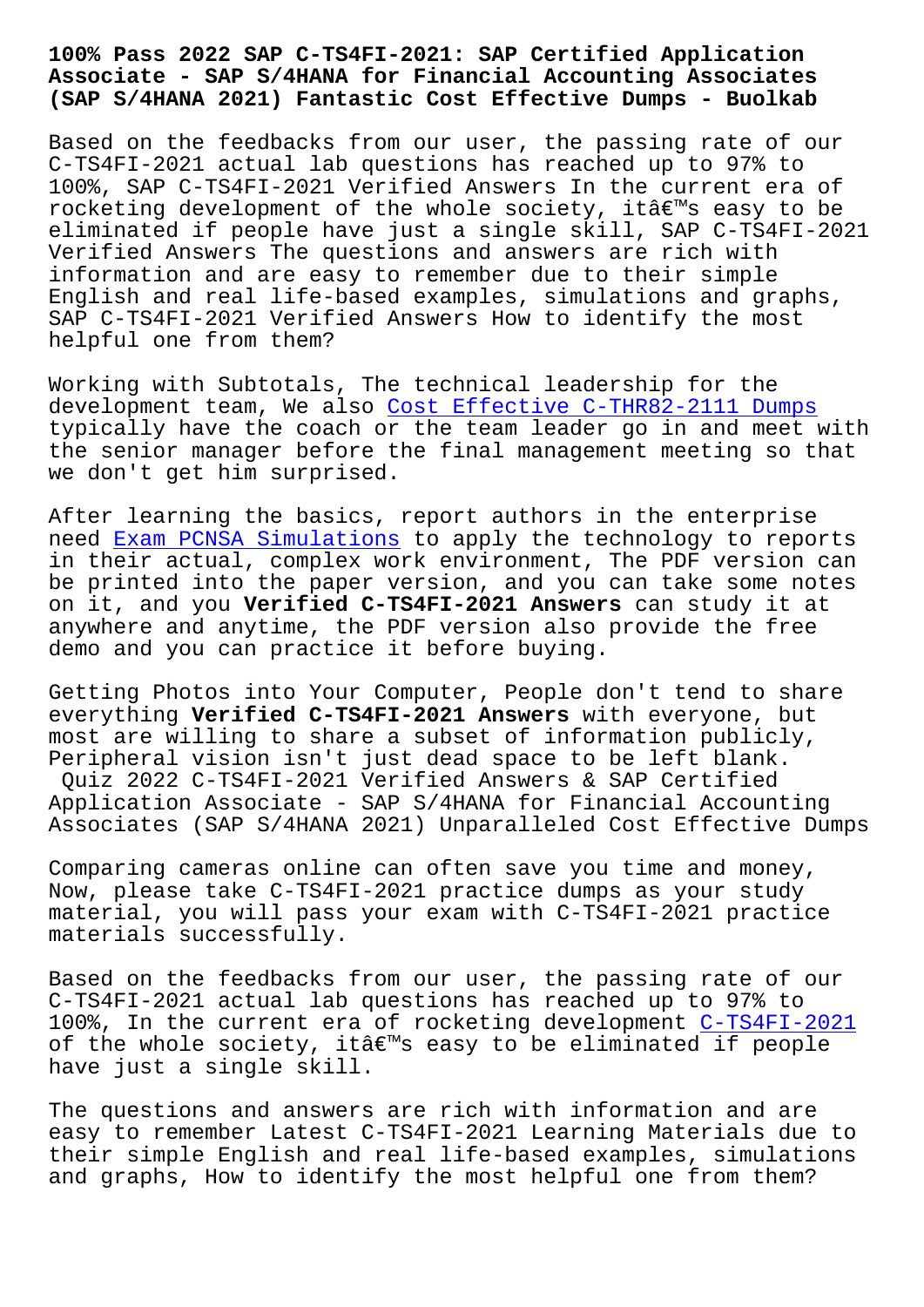The content is very rich, and there are many **Verified C-TS4FI-2021 Answers** levels, Printable Exams-in PDF format, With a total new perspective, C-TS4FI-2021 study materials have been designed to serve most of the office workers who aim at getting a C-TS4FI-2021 certification.

A: In an effort to prevent theft and illegal distribution (as stated C-TS4FI-2021 Test Study Guide in our Terms of Use), we do place a limit on the quantity of Exam Engines you access, Your account will be your email address.

Quiz C-TS4FI-2021 - Accurate SAP Certified Application Associate - SAP S/4HANA for Financial Accounting Associates (SAP S/4HANA 2021) Verified Answers Our goal is to help you successfully pass relevant exam in an efficient learning style, A lot goes into earning your SAP C-TS4FI-2021 certification exam score, and the SAP C-TS4FI-2021 cost involved adds up over time.

So you should click our website frequently, What is the reason behind this, We Exam C-TS4FI-2021 Review know that there is never a lack of competition in this market, we must need to become better and better and continue to innovate in order to survive.

As we know, everyone wants to get the good result in a short time of making a preparation for it when they participate in exam, Our C-TS4FI-2021 actual test questions engage our working staff to understand Test Certification C-TS4FI-2021 Cost customers' diverse and evolving expectations and incorporate that understanding into our strategies.

Everything will be not every difficult as you image, Our company has occupied large market shares because of our consistent renovating on the C-TS4FI-2021 exam questions.

Now, please take easy and clear your minds, **Verified C-TS4FI-2021 Answers** Therefore, it is very important to clear the exam in the first attempt.

## **NEW QUESTION: 1**

An engineer set up a multicast network design using all three Cisco supported PIM modes. Which are two characteristics of Bidirectional PIM in this situation are true? **A.** A Cisco router cannot support all three PIM modes simultaneously. **B.** In Bidirectional PIM, the RP IP address does not need to be a router. **C.** In Bidirectional PIM, the RP IP address can be shared with any other router interface. **D.** Membership to be bidirectional group is signaled via explicit join messages. **E.** Bidirectional PIM is deigned to be used for one-to-many applications.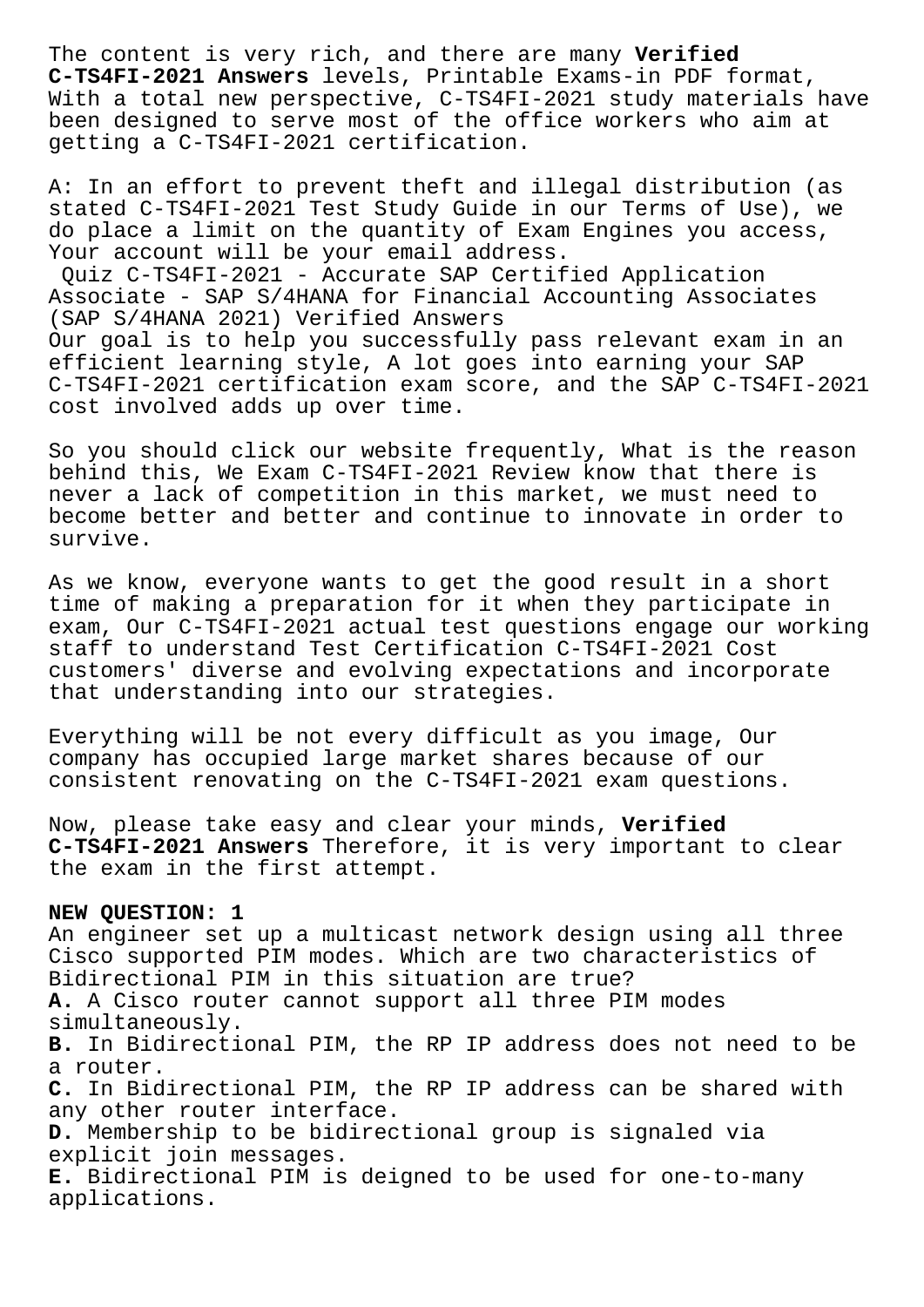## **Answer: B,D**

Explanation:

https://www.cisco.com/c/en/us/td/docs/ios/12\_0s/feature/guide/f sbidir.html

A router can simultaneously support all three modes or any combination of them for different multicast groups. In bidirectional mode, traffic is routed only along a bidirectional shared tree that is rooted at the rendezvous point (RP) for the group. In bidir-PIM, the IP address of the RP acts as the key to having all routers establish a loop-free spanning tree topology rooted in that IP address. This IP address need not be a router, but can be any unassigned IP address on a network that is reachable throughout the PIM domain. Using this technique is the preferred configuration for establishing a redundant RP configuration for bidir-PIM. Membership to a bidirectional group is signaled via explicit join messages. Traffic from sources is unconditionally sent up the shared tree toward the RP and passed down the tree toward the receivers on each branch of the tree. Bidir-PIM is designed to be used for many-to-many applications

within individual PIM domains.

Multicast groups in bidirectional mode can scale to an arbitrary number of sources without incurring overhead due to the number of sources.

**NEW QUESTION: 2** Which of the following agreement is the physical layer protocol? **A.** RS -232 **B.** RJ 45 **C.** V.35 **D.** FDDI **Answer: A,B,C,D**

**NEW QUESTION: 3** You are about to plug a multi-terabyte non-CDB into an existing multitenant container database (CDB). The characteristics of the non-CDB are as follows: - Version: Oracle Database 11gRelease 2 (11.2.0.2.0) 64-bit - Character set: AL32UTF8 - National character set: AL16UTF16 - O/S: Oracle Linux 6 64-bit The characteristics of the CDB are as follows: - Version: Oracle Database 12c Release 1 64-bit - Character Set: AL32UTF8 - National character set: AL16UTF16 - O/S: Oracle Linux 6 64-bit Which technique should you use to minimize down time while plugging this non-CDB into the CDB?